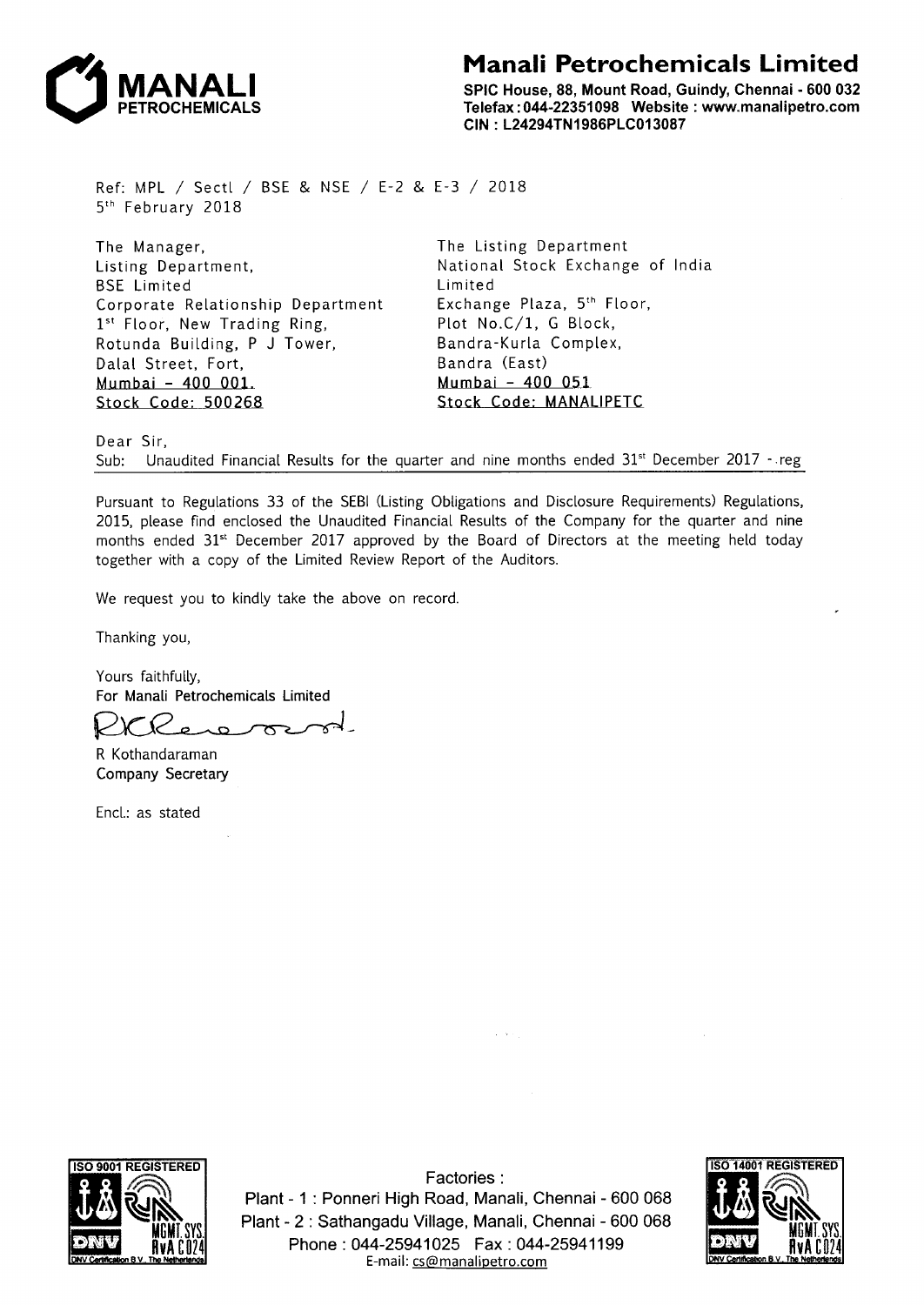Registered Office: SPIC HOUSE, 88, Mount Road, Guindy, Chennai - 600 032 Telefax: 044-2235 1098 E-mail: companysecretary@manalipetro.com MANALI PETROCHEMICALS LIMITED Website: www.manalipetro.com

|                    | Corporate Identity Number: L24294TN1986PLC013087<br>12.2017<br>Statement of Financial Results for the Quarter and Nine Months ended 31 |                |                    |                             |                   | [Rs. in Lakhs]   |
|--------------------|----------------------------------------------------------------------------------------------------------------------------------------|----------------|--------------------|-----------------------------|-------------------|------------------|
|                    |                                                                                                                                        |                |                    | <b>Standalone</b> Unaudited |                   |                  |
| $S1$ No            | Particulars                                                                                                                            |                | Three Months Ended |                             | Nine Months Ended |                  |
|                    |                                                                                                                                        | $31 - Dec-17$  | $30 -$ Sep-17      | 31-Dec-16                   | 31-Dec-17         | 31-Dec-16        |
|                    | Revenue from Operations                                                                                                                | 16,220.13      | 14,780.70          | 15,545.30                   | 47,297.24         | 48,054.67        |
| $\sim$             | Other Income                                                                                                                           | 89.44          | 17.92              | 854.14                      | 132.84            | 1,060.51         |
| $\mathbf{\hat{z}}$ | Total Income (1+2)                                                                                                                     | 16,309.57      | 14,798.62          | 16,399.44                   | 47,430.08         | 49,115.18        |
|                    | Expenses                                                                                                                               |                |                    |                             |                   |                  |
|                    | (a) Cost of raw materials and packing materials consumed                                                                               | 9,713.88       | 9,682.59           | 9,107.98                    | 30,390.16         | 27,696.93        |
|                    | (b) Purchase of stock-in-trade (traded goods)                                                                                          |                |                    | 506.88                      |                   | 4,218.99         |
|                    | (c) Changes in inventories of finished goods, work-in-progress and stock-in-trade                                                      | (197.91)       | 1,127.97           | (282.72)                    | 584.18            | (851.35)         |
|                    | (d) Excise Duty on Sales                                                                                                               |                |                    | 1,695.43                    | 1,757.97          | 4,845.33         |
|                    | (e) Power & Fuel                                                                                                                       | 1,583.95       | 1,403.37           | 1,389.78                    | 4,555.86          | 3,671.51         |
|                    | (f) Employee benefits expense                                                                                                          | 716.96         | 480.82             | 605.77                      | 1,786.50          | 1,723.75         |
|                    | (g) Finance costs                                                                                                                      | 41.09          | 106.77             | 49.11                       | 220.99            | 118.33           |
|                    | (h) Depreciation                                                                                                                       | 208.86         | 190.51             | 318.59                      | 592.76            | 724.06           |
|                    | (i) Other expenses                                                                                                                     | 1,355.65       | 714.07             | 958.05                      | 3,249.38          | 1,704.20         |
|                    | Total Expenses (4)                                                                                                                     | 13,422.48      | 13,706.09          | 14,348.87                   | 43,137.80         | 43,851.75        |
| S                  | Profit before exceptional items and tax (3-4)                                                                                          | 2,887.09       | 1,092.53           | 2,050.57                    | 4,292.28          | 5,263.43         |
| $\circ$            | Exceptional items                                                                                                                      |                |                    |                             |                   |                  |
| $\overline{r}$     | Profit / Loss before tax (5-6)                                                                                                         | 2,887.09       | 1,092.53           | 2,050.57                    | 4,292.28          | 5,263.43         |
| $\infty$           | Tax Expense                                                                                                                            |                |                    |                             |                   |                  |
|                    | $(1)$ Current Tax                                                                                                                      | 818.97         | 223.42             | 565.10                      | 1,117.51          | 1,334.08         |
|                    | (2) Deferred Tax                                                                                                                       | 348.34         | (46.28)            | 144.36                      | 325.82            | 396.70           |
| ç                  | Net Profit for the period (7-8)                                                                                                        | 1,719.78       | 915.39             | 1,341.11                    | 2,848.95          | 3,532.65         |
| $\overline{10}$    | Other Comprehensive Income                                                                                                             |                |                    |                             |                   |                  |
|                    | Items that will be reclassified to profit or loss                                                                                      | 0.25           | 0.25               | (0.07)                      | 0.35              | 0.37             |
|                    | Items that will not be reclassified to profit or loss                                                                                  | $\mathbf{r}$   | (25.65)            | $\cdot$                     | (25.65)           | (27.10)          |
|                    | Total Comprehensive Income for the period (9+10) (Comprising Profit and Other                                                          |                |                    |                             |                   |                  |
| $\Box$             | Comprehensive Income for the period)                                                                                                   | 1,720.03       | 889.99             | 1,341.04                    | 2,823.65          | 3,505.92         |
| $\overline{2}$     | Earnings Per Share (of Rs.5/- each) (Not annualised):                                                                                  |                |                    |                             |                   |                  |
|                    | (a) Basic                                                                                                                              | $\frac{8}{11}$ | 0.52               | 0.78                        | 1.64              | $2.04$<br>$2.04$ |
|                    | (b) Diluted                                                                                                                            | $\frac{8}{10}$ | 0.52               | 0.78                        | 1.64              |                  |
|                    |                                                                                                                                        |                |                    | パロロー                        |                   |                  |

 $c.s \rightarrow c$  $LIMJ$ 



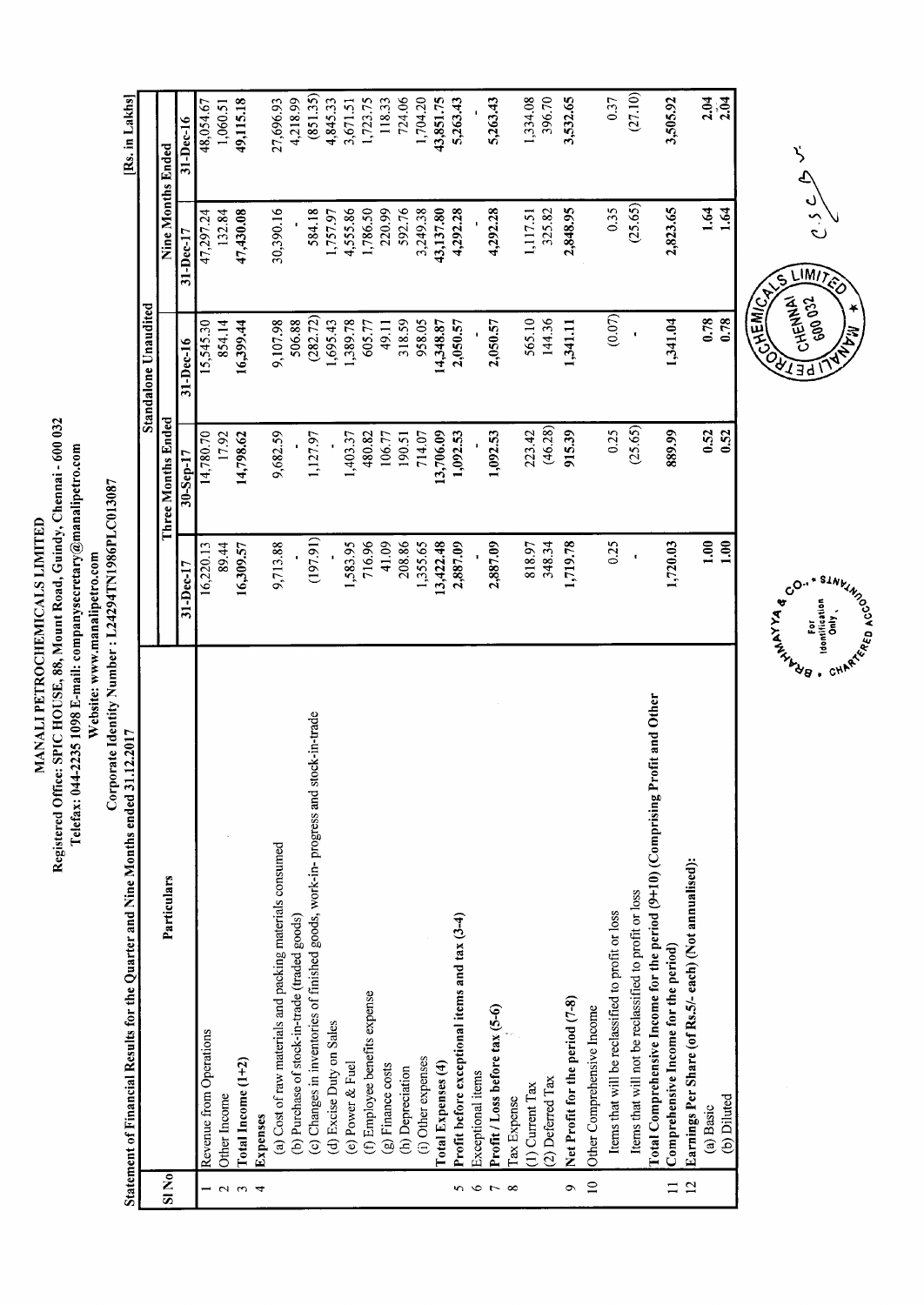Note:

1. The Company has adopted Indian Accounting Standards (Ind AS) as prescribed under section 133 of the Companies Act, 2013 with effect from April 01, 2017. Accordingly, the financial results for the quarter and nine months ended December 31, 2017 are in compliance with Ind AS and other accounting principles generally accepted in India. The results for the corresponding quarter and nine months ended December 31, 2016 are also in compliance with Ind AS and have been subjected to limited review by the statutory auditors of the company. 2. The period of lease relating to the leasehold land on which one of the manufacturing units of the Company is operating expired on June 30, 2017 for which requests for renewal have been filed by the Company with Govt. of Tamilnadu, which is under process. The Management is confident of renewal of the lease as the land has been put to use for the purpose for which it has been allotted and hence no adjustments for impact of non-renewal, (which however are unascertainable at this point in time), are deemed necessary in the financial results.

3. Reconciliation of Net Profit as reported under previous Generally Accepted Accounting Principles (Previous GAAP) and as per Ind AS is given below

[Rs. in Lakhs]

| Particulars                                                             | 31-Dec-16          | 31-Dec-16         |
|-------------------------------------------------------------------------|--------------------|-------------------|
|                                                                         | Three Months Ended | Nine Months Endec |
| Net Profit after tax as per IGAAP reported earlier                      | 1,453.64           | 3,572.44          |
| Add: Rent Equalisation                                                  | 22.82              | 68.46             |
| Add: Remeasurement of Cost of net defined benefits                      |                    | 27.10             |
| Less: Adjustment to Property, Plant and Equipment on adoption of Ind AS | 135.35             | 135.35            |
| Net Profit after tax under Ind AS                                       | 1,341.11           | 1,532.65          |

4. The above results were reviewed by the Audit Committee and approved by the Board of Directors at their respective meetings held on February 05, 2018 and have been subjected to limited review by the Statutory Auditors of the Company.

5. Based on the review by Chief Operating Decision Maker, manufacture of petrochemicals has been determined as the only operating segment as defined in Ind AS 108: Operating Segments

6. Consequent to the introduction of Goods and Service Tax (GST) w.e.f 01.07.2017, revenue from operation for the quarter ended 30.09.2017 and 31.12.2017 are disclosed net of GST. Till 30.06.2017, excise duty recovered from Sale of Excisable Goods was included in Revenue from Operations, excise duty remitted was included in expenditure and difference between excise duty on opening and closing inventories was included in Other Expenses. Hence, Revenue from the operations and excise duty remitted are not comparable with earlier period figures.

7. Previous period figures have been regrouped / reclassified, wherever necessary.

For Manali Petrochemicals Limited

**NANNEL** 600 032 **OCHEIN ALLE** Whole-Time Director (Works) C Subash Chandra Bose  $0.3$  c.  $4.5$ 

LIMT



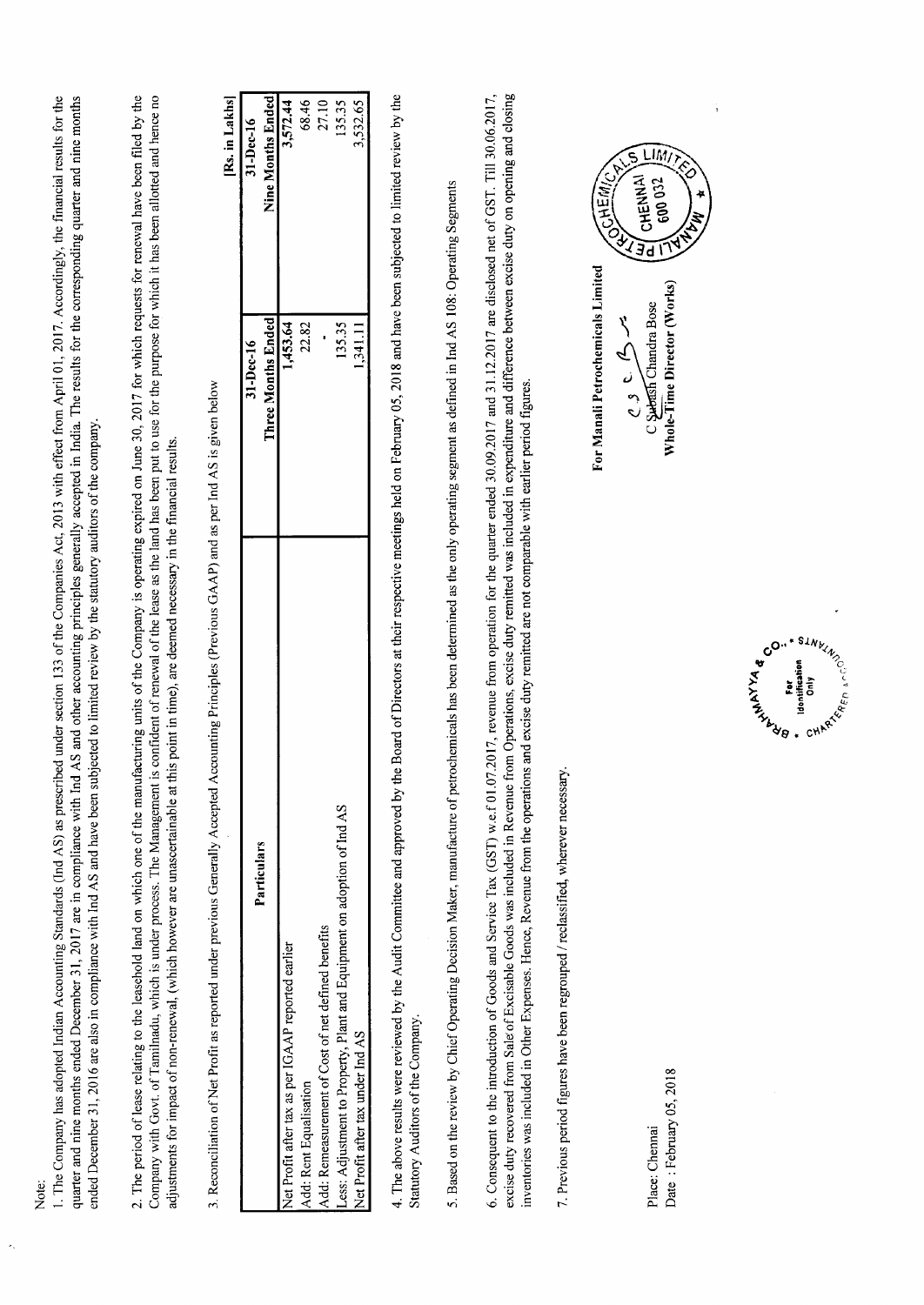

chartered Accountants

Limited Review Report on Quarterly and Year to date Unaudited Standalone Financial Results of Manali Petrochemicals Limited pursuant to the regulation 33 of the SEBI (Listing Obligations and Disclosure Requirements) Regulations, 2015

To Board of Directors, The Manali Petrochemicals Limited Chennai.

1. We have reviewed the accompanying statement of unaudited financial results ("the Statement") of Manali Petrochemicals Limited ("the Company") for the period ended 31<sup>st</sup> December, 2017 attached herewith, being submitted by the Company pursuant to the requirement of Regulation 33 of the SEBI (Listing Obligations and Disclosure Requirements) Regulations, 2015.

This statement is the responsibility of the Company's Management and it has been approved by the Board of Directors in their meeting held on 5<sup>th</sup> February 2018. Our responsibility is to issue a report on the statement based on our review

- 2. We conducted our review in accordance with the Standard on Review Engagement (SRE) 2410, "Review of Interim Financial Information Performed by Independent Auditor of the Entity" issued by the Institute of Chartered Accountants of India. This standard requires that we plan and perform the review to obtain moderate assurance as to whether the financial statements are free of material misstatement. A review is limited primarily to inquiries of company personnel and analytical procedures applied to financial data and thus provide less assurance than an audit. We have not performed an audit and accordingly, we do not express an audit opinion
- 3. Without qualifying our review conclusion, attention is invited to

Note No.2 to the financial results, explaining the period of lease relating to the leasehold land on which one of the manufacturing units of the Company is operating has since expired for which requests for renewal have been filed by the Company with Govt. of Tamil Nadu, (the Lessor) and the decision for extension of lease is awaited. Pending this, no adjustments have been made in the financial results for the quarter for any potential impact of non-renewal of land lease which is unascertainable at this point of time.

Based on our review conducted as above, nothing has come to our attention that cause 4. us to believe that the accompanying statement of unaudited financial results prepared in